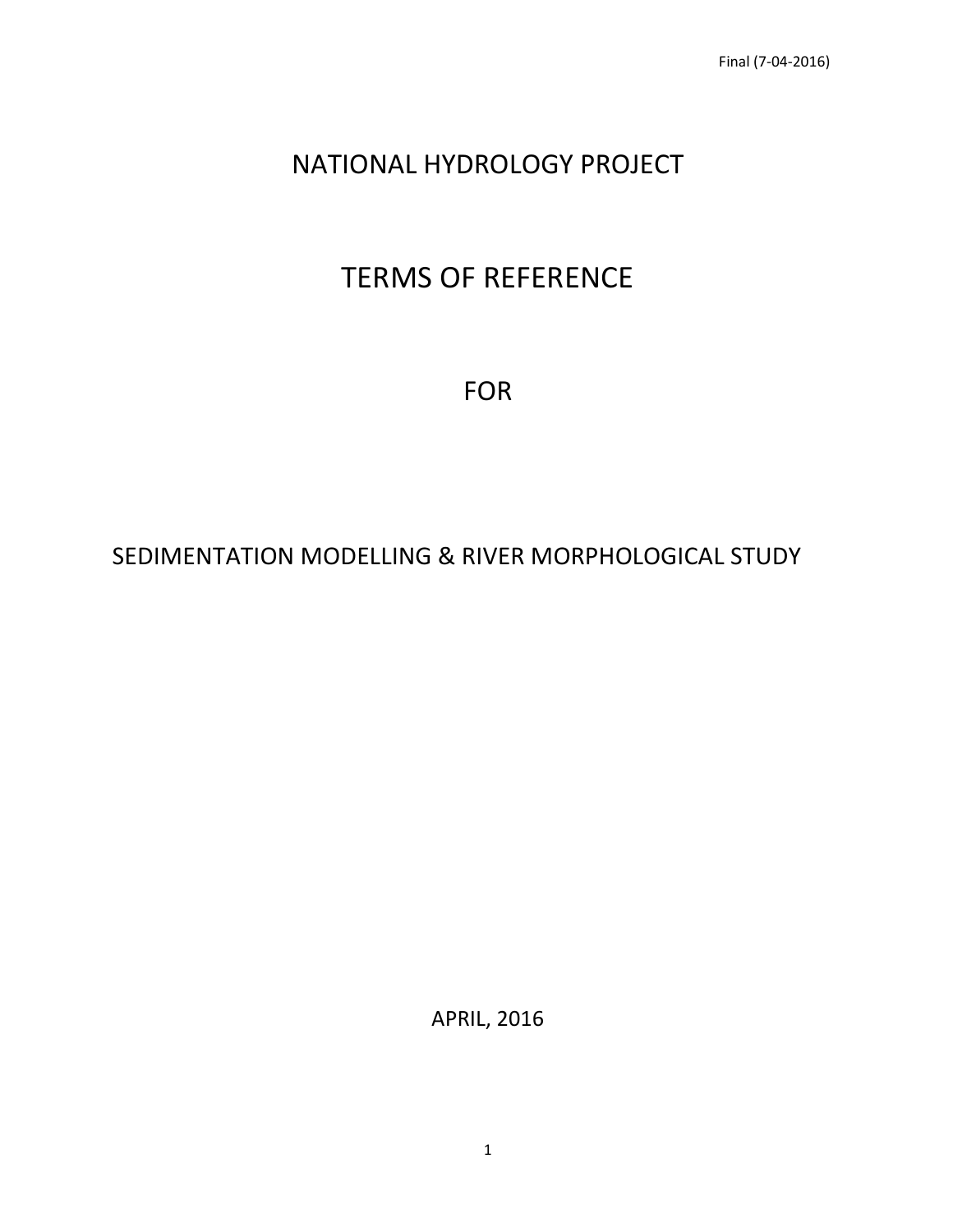| Contents |  |
|----------|--|
|          |  |

| 1.           |                                                                                                                                                                           |
|--------------|---------------------------------------------------------------------------------------------------------------------------------------------------------------------------|
| 2.           |                                                                                                                                                                           |
| 3.           |                                                                                                                                                                           |
| 3.1.         |                                                                                                                                                                           |
| 3.1.1        | Task 1: Review of Data availability, Data Collection and its Compilation  6                                                                                               |
| $\mathbf{i}$ | To collect and compile the all the requisite information/ data for the study as suggested                                                                                 |
| (ii)         |                                                                                                                                                                           |
| 3.1.3        |                                                                                                                                                                           |
| 3.1.4        |                                                                                                                                                                           |
| 3.1.5        |                                                                                                                                                                           |
| 3.2          |                                                                                                                                                                           |
| 3.3          |                                                                                                                                                                           |
| 3.3.1.       | Maintenance and updation of the models during warranty period of 1 year: 9                                                                                                |
| 4            |                                                                                                                                                                           |
| 5            |                                                                                                                                                                           |
| 6            |                                                                                                                                                                           |
| 7            |                                                                                                                                                                           |
|              | A Technical Advisory & Review Committee (TARC) may be formed comprising of officers from<br>CWC and other prominent organizations to guide and review the works/reports11 |
| 8            | Desirable Experience of Consulting Firm and their key team Members11                                                                                                      |
| 9            |                                                                                                                                                                           |
| 10           |                                                                                                                                                                           |
| 11           |                                                                                                                                                                           |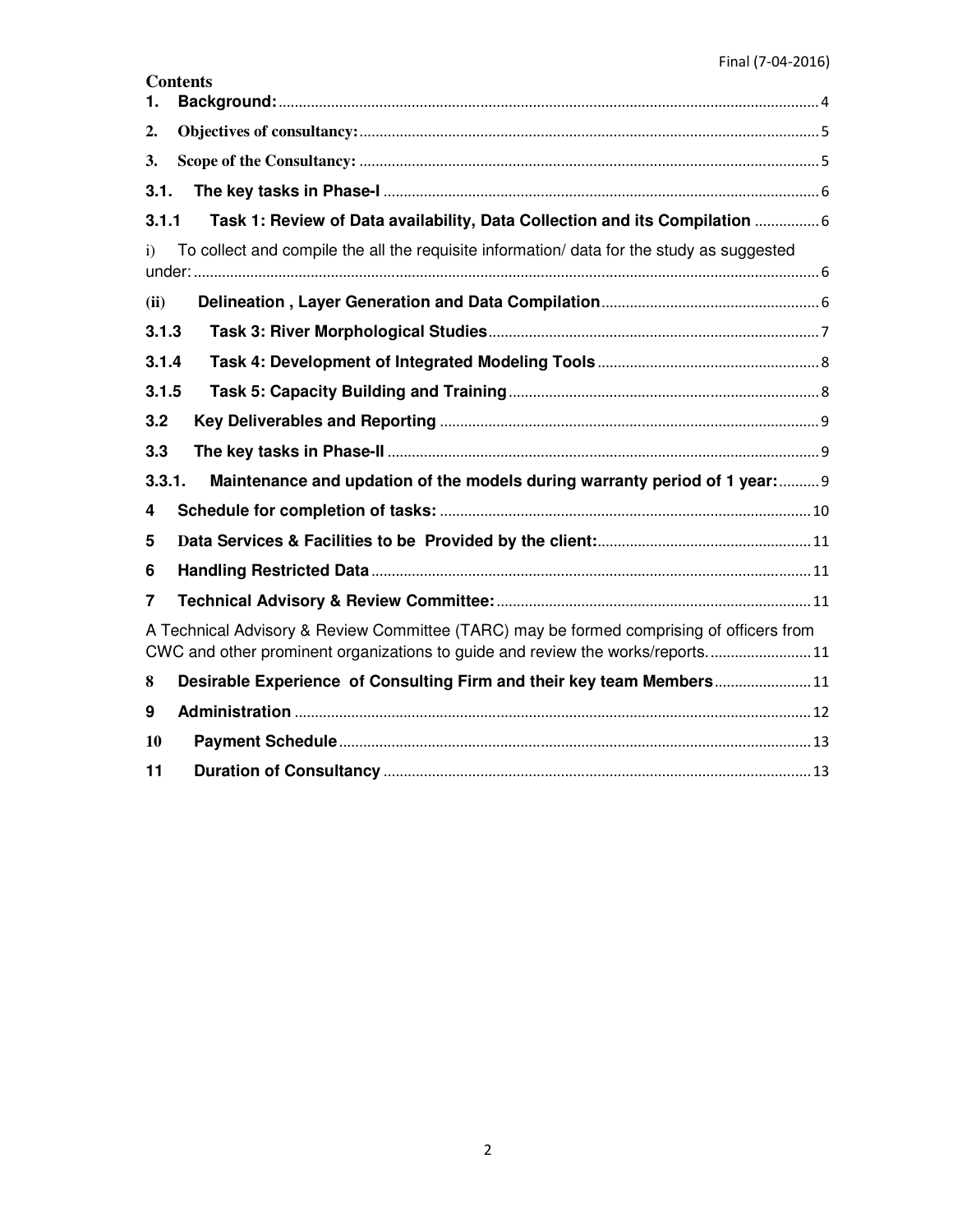#### **Project Summary:**

Hydrology Project-I, an Integrated Hydrological Information System for Central and participating State agencies comprising the infrastructure and human resources to collect, process, store and disseminate hydro-meteorological quantity and quality variables was implemented in the five regions of CWC in peninsular India. The project started in September, 1995 and closed on December, 2003.

The Hydrology Project-II was a follow up on Hydrology Project-I. The overall project development objective was to extend and promote the sustained and effective use of Hydrological Information System by all potential users concerned with Water Resources Planning and Management thereby contributing to improved productivity and cost effectiveness of water related investments. The project was cleared by the CCEA in October, 2005. The agreement for the project between the Govt. of India and the World Bank was signed on 19th January, 2006 and approved by the GOI in the month of May, 2006. The original completion period of HP-II was June, 2012. The project completion period was extended upto May, 2014 by the World Bank. The major components undertaken during HP-II comprise institutional strengthening and vertical extensions.

Based on the successful outcome of Hydrology Project, Government of India, requested World Bank assistance for a follow on project – Hydrology Project III- Approach towards Integrated Water Resources Management'. There are a total of 47 implementing agencies (IAs) including eight central agencies, 37 state-level agencies and two river basin organizations (RBO).

During the HP-III, the Central Water Commission will like to focus on core area activities which will improve the overall efficiency. In future, it is expected that inter-state disputes will crop up more and more and pose a challenge in the field of water management aspect. CWC future plan would be ideally focused on development of good forecasting and real-time management facilities to allow the organization to develop its ability to manage against catastrophes and to support optimum use of water resources.

The project seeks to enable improved decisions in water resources planning and operations. It posits that this requires not just improved water information products but also enhanced institutional capacity – both technical capacity and policy & planning capacity. Improved water information products (including water resources assessments, water accounts and audits, scenario analyses and option assessments, forecasts and early warnings) require improved water data and improved tools (analytical and decisions support systems) to transform data into information. The project thus spans the value chain from water resources data through to decision making capacity in water resources planning and operations. Beyond the project, this is expected to lead to improved water resources decisions (operations and planning) generating greater economic, social and environmental benefits from the management of a limited water resource. The PDO of the project is proposed "to strengthen the institutions and water information required for integrated water resources management in India". The key outcome envisaged during the project is as below:

- To establish National Water Information System with multi-disciplinary data from states and central agencies and data exchange amongst agencies in real time basis
- To create National information systems with generic models for improved water resources assessment
- States are able to manage flood and water resources using a river basin approach.
- Reservoirs and irrigation systems are operated more efficiently leading to water savings and improved productivity.

 CWC has been envisaged to play a critical role in the implementation of National Hydrology Project (NHP), specially in Water Resources Planning and Operation, which focuses on developing tools/ models for water resources planning as well as for operation purposes. River basin approach is at the heart of all the activities proposed to be taken up by CWC under NHP. It is also envisaged that when modeling at the basin level is carried out, the water as a resources will be accounted in its totality incorporating the surface, ground and quality aspects. The macro level basin models will be developed in participatory approach along with various stakeholder agencies including CGWB, CPCB and the state government implementing agencies. CWC along with CGWB will develop framework/ model for assessing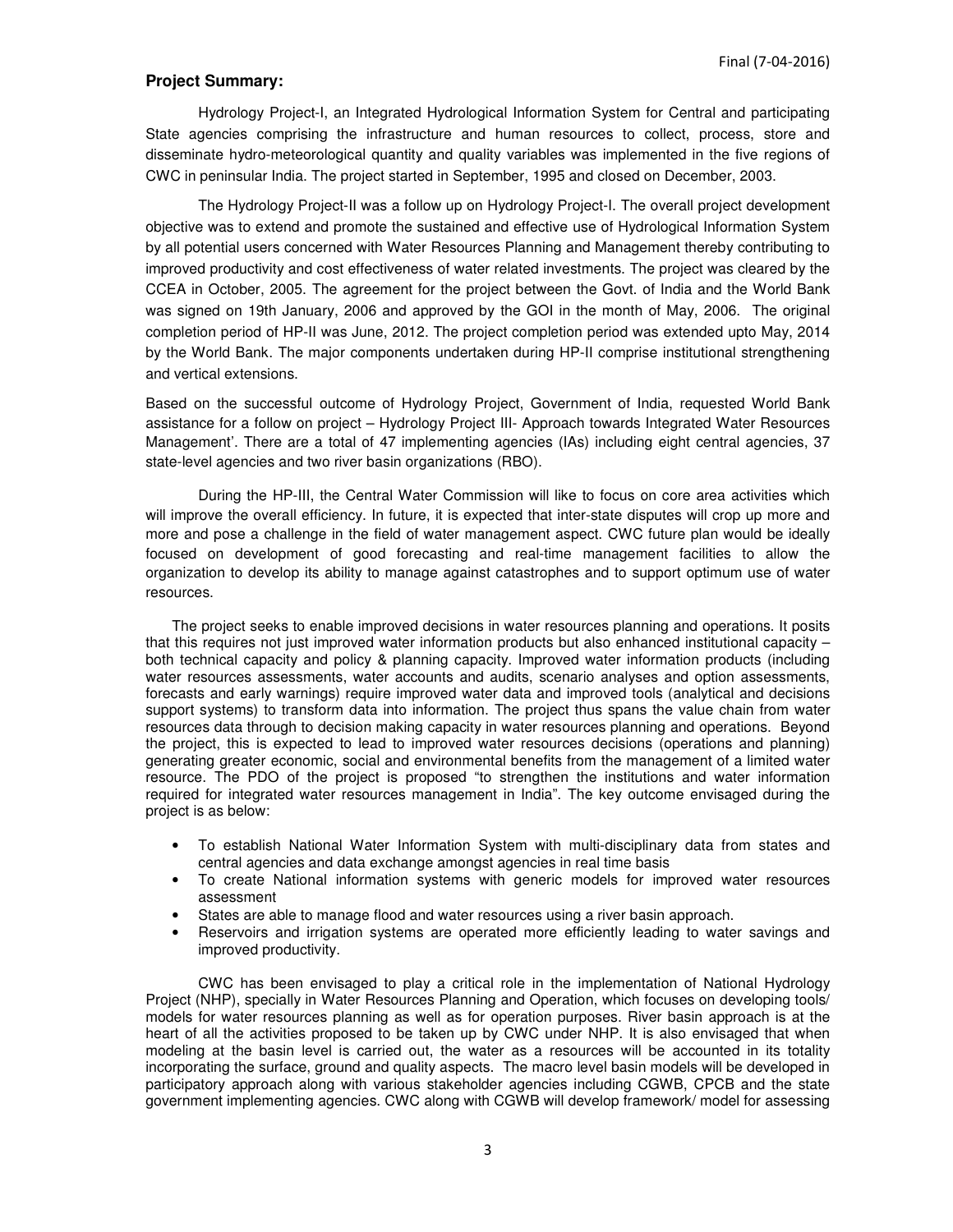surface hydrology, water allocation, groundwater assessment and water infrastructures. CWC will also develop platform for scenario analysis and data visualization (user interface for hydrological model and data management)

CWC and CGWB will coordinate this component with assistance from international/national consultants. Consultancies will support an integrated river basin approach including flood forecasting, stream flow prediction and water resources assessment integrating surface water, ground water and water quality.



#### **1. Background:**

One of the most important issues in the planning of storage reservoirs is the loss in the storage capacity due to silting. The sediment entering into a storage reservoir gets deposited progressively with the passage of time and thereby reducing the dead as well as live storage capacity of the reservoir. Further, it also affects the braiding characteristics & course of alluvial rivers impacting the ecology & biology of the nearby settlements. Hence, it is necessary to assess the rate of sedimentation at the planning stage and accordingly a portion of the capacity of the reservoir can be reserved for silt deposition. The assessment of sediment generation from various parts of the catchment would also help in identifying/prioriting the vulnerable areas to soil erosion and take appropriate mitigation measures like catchment area treatment, sediment retention structures etc. Phenomenon of generation of sediment from the catchment and river banks is complex in itself. Current understanding of the factors affecting soil erosion & hence sedimentation include soil characteristics, meteorological characteristics such as intensity & duration of precipitation, wind velocity etc. and exposure conditions & topography of the soil cover, land use conditions etc. The morphological characteristics such as soil texture, channel geometry, longitudinal slope, flood intensity, flood retention structures etc. play an important role in transport of the sediment generated from the catchments. Integration of sediment generation, transportation & deposition would give a picture of sediment flow in rivers and would be useful in sediment management. This study proposes to establish a methodology/modeling of sediment generation from catchment, its transport mechanism through channels/rivers and its retention/deposition by flood water retention structures like reservoirs. The following basins are proposed for the study

Package - I

- Ramganga Basin
- Barak Basin

Package - II

- Narmada Basin
- Cauvery Basin
- Three West Flowing rivers in western Ghats
	- Kuttiadipuzha Basin
	- Peechi Basin
	- Mangalam Basin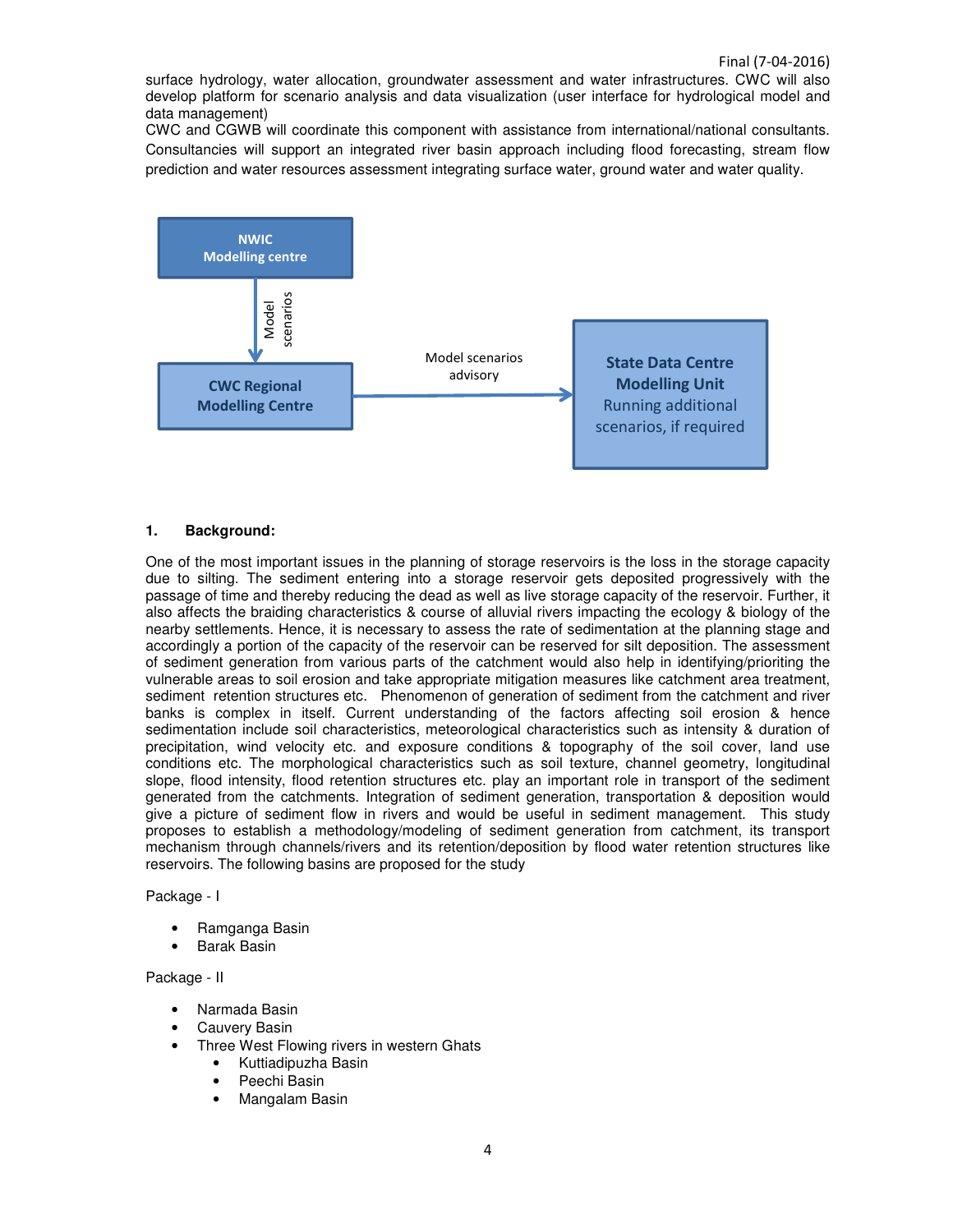For the sake of clarity, the study may be divided into following components:

- (A) Sedimentation
	- i. Study and modeling of sediment generation from catchment
	- ii. Study and modeling of the sediment transport mechanism through rivers
	- iii. Study and modeling of sediment deposition in flood retention structures
- (B) The study and modeling of morphological characteristics of the rivers

#### **2. Objectives of consultancy:**

The broad objective of consultancy is

- (a) To compile the all related information/data in respect of sediment generation, sediment transports, river morphology, sedimentation deposition in flood retention structures, catchment area treatment, sediment retention structures in a proper database in GIS compatible format.
- (b) To understand the sediment generation phenomenon, sediment transport mechanism, morphological characteristics of the rivers, sediment deposition mechanism in respect of identified river basins
- (c) Assess the present condition of critical areas/ reaches in the catchment by conducting ground reconnaissance.
- (d) Establish mathematical models for each river basin covering sediment generation, sediment transport, silting/de-silting of rivers, erosion/deposition in river banks etc.
- (e) Study the likely impact of LULC changes in the catchment, climate changes, river fluviological characteristics, landforms, flood retention structures etc on the sediment generation, sediment transport, river morphology and sediment deposition.
- (f) Assess the likely sediment rate from various part of catchment, rate of sediment flows in the rivers, morphological parameters of the rivers, sediment deposition profile in flood retention structure for each river basin with confidence level.
- (g) Evaluate braiding pattern of river by using Plan -Form Index (PFI) criteria along with its threshold classifications.
- (h) Identify critical and other vulnerable locations in the catchment/ reaches in rivers.
- (i) Suggest suitable catchment treatment/ river training works for restoration of critical locations/ reaches depending on site conditions.

#### **3. Scope of the Consultancy:**

The Scope of the Consultancy is divided in two phases as follows:

**Phase-I:** Development of the comprehensive sedimentation model/ suite of models for establishing the sediment generation phenomenon and identification of critical areas within the basin, creation of watershed/ sub-basin wise zones based on potential of sediment generation, development of a GUI based on the finalized/ accepted mathematical model for estimation of sedimentation rate in the sub-basin, morphological characteristics of the river along with critical reaches prone to silting/ de-silting, possible engineering or biological interventions/ works that are technically & economically feasible in reducing the rate of sedimentation, model simulated quantitative reduction in rate due to interventions, creation of dissemination web based GIS portal and dissemination of model output in defined platform.

**Phase-II:** Maintenance & updation of the model for geographical transposability during warranty period of 1 year after completion of the project.

#### **Note: The activities of training and capacity building are to be conducted at all stages.**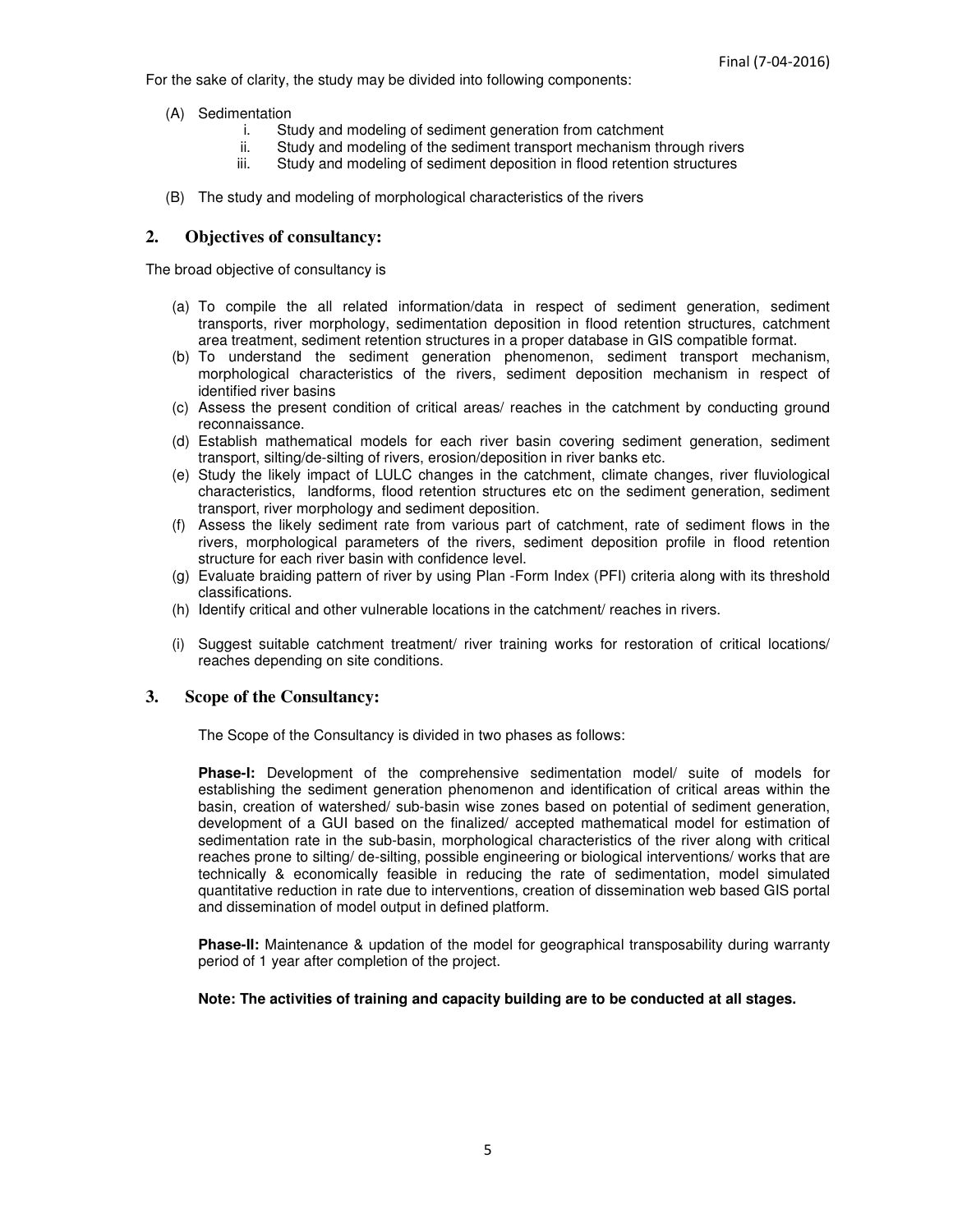#### **3.1. The key tasks in Phase-I**

#### **3.1.1 Task 1: Review of Data availability, Data Collection and its Compilation**

- i) To collect and compile the all the requisite information/ data for the study as suggested under:
	- a. The Survey of India (SOI) topo-sheets in respect of the reference time datum on a scale of 1:50,000.
	- b. The satellite imageries having spatial resolution of 23.5 m, IRS LIS-I, LIS-II, LIS-III comprising scenes on regular interval say for the years 1980, 1990, 2000,2010 and the latest
	- c. Highest resolution Digital Elevation Models/ Digital Terrain Models available in the public domain.
	- d. LULC maps on 1: 250 000 scale
	- e. Soil classifications maps of the basin on 1: 250 000 scale
	- f. Meteorological and climate data
	- g. River gauge and discharge data at available locations
	- h. Observed sediment rate data at available locations
	- i. Locations of major hydraulic structures on the rivers along with their features
	- j. Sediment deposition profiles of reservoirs (all available bathometric survey of reservoirs need to be compiled)
	- k. River geometry and river cross sections
	- l. Geology of the area
	- m. Sediment characteristics
	- n. Review of available data and information with respect to minimum and optimum requirement for sedimentation and morphological modeling. Requirement of additional data, if any, may also be recommended by the consultant for better performance of the model.
	- o. Correction and gap filling of data based on consistency checks.
	- p. Identification of required license free modeling software/ suites of models, compatible hardware, system for sedimentation modeling & morphological analysis. The models available in public domain (preferably freeware with open source) shall be used.

#### **In case the data is required to be procured from an agency, prior permission of same shall be obtained by the consultant from the client. The actual cost of the procurement shall be reimbursed to the consultant.**

#### **(ii) Delineation , Layer Generation and Data Compilation**

- a. Delineation of River Bank Line, River Centre Line along-with generation of important GIS layers of river banks, major hydraulic structures, embankments/ levees, railway bridge line, island, airport, cities/ towns/ villages, and important monuments etc. located in the catchment for the selected years of the studies are to be integrated with the river basin maps.
- b. Generation of various GIS layers/maps for soil type, terrain slope, land use and land cover, and other parameters affecting sediment generation & its transportation at a common resolution for distributed analysis. All the maps shall be GIS compatible.
- c. Creation of web enabled data base in RDBMS.

#### **3.1.2 Task 2: Study of sedimentation and its modeling**

- a) Understanding the sediment generation phenomenon, sediment transport mechanism, sediment deposition mechanism in respect of identified river basins through literature survey and review of the basin, identify the various factors influencing generation and deposition of sediments. Criteria for identifying the susceptibility of soil to erosion may be identified along with sensitivity analysis.
- i. Assess the present condition of critical areas/ reaches in the catchment by conducting ground reconnaissance. Field recon trips may be taken, if required.
- ii. Establish physics based distributed/ conceptual/ empirical models for sediment generation for the various time periods and validating using the sedimentation rate as observed at the observation sites. The model giving the highest correlation under geographically & varied land use transformation may then be finalized for each of the basin.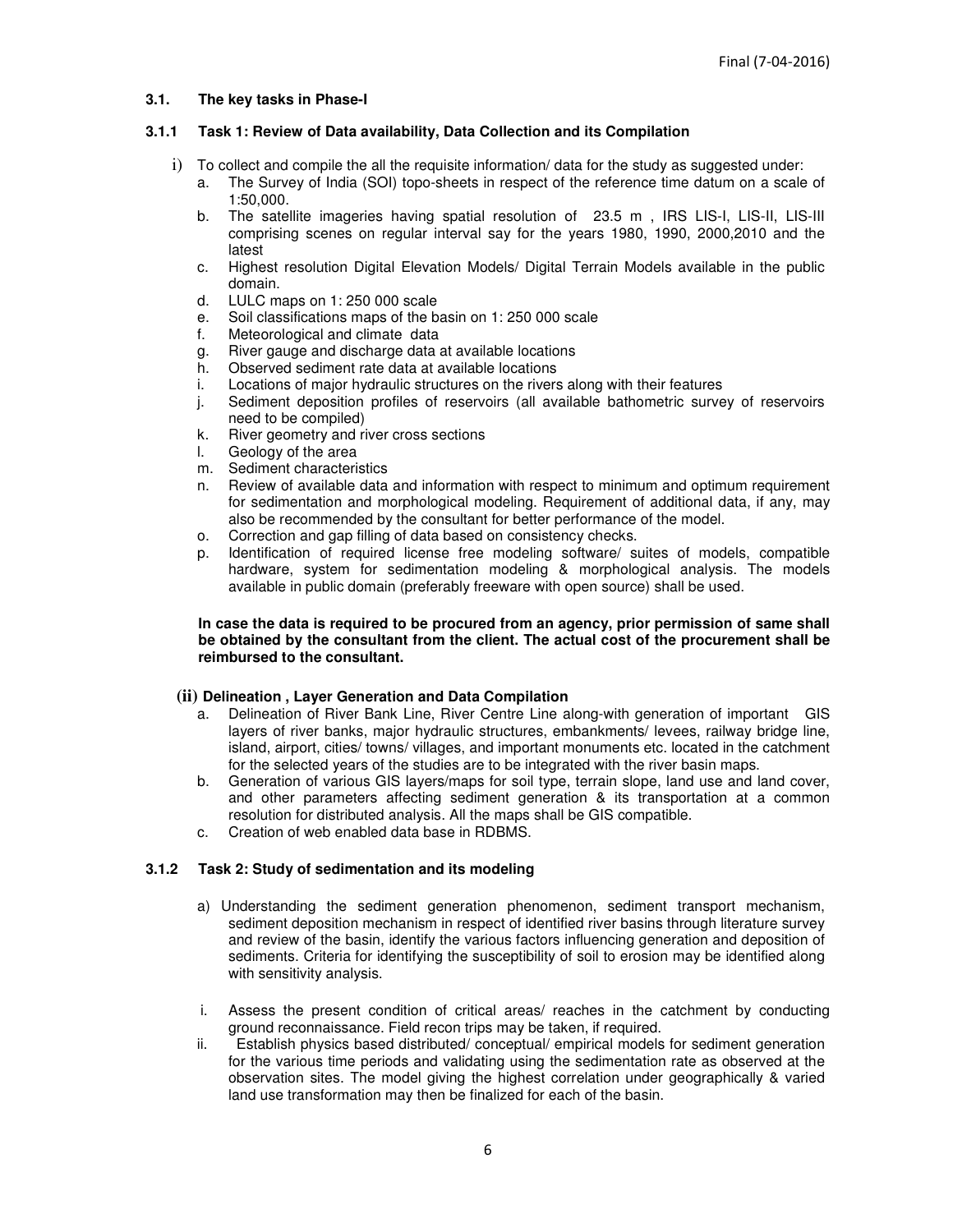- iii. Assess the sediment rate generation from various parts of the catchments. The spatial variability/pattern of sediment generation from catchment needs to established and critical areas be identified for soil erodablity and sediment generation. The confidence level/confidence band of the assessment need to be given
- iv. Assess the likely impact of LULC changes in catchment, climate changes, landform changes on sediment generation from the catchment
- v. Assess the present condition of critical areas/ reaches in the catchment by conducting ground reconnaissance. Field recon trips may be taken, if required.
- vi. Establish sediment transport physics based conceptual/ empirical models model in the rivers and assess the suspended and bed sediment rates/load at various river reaches. The models should be calibrated/ validated based on observed sediment data at GDS site or reservoirs.
- vii. Compare the sediment rates arrived based on sediment rates observations at GDS sites and reservoirs. Analyze the causes for differences in the sediment rates, if any.
- viii. Analyse the sediment characteristics ( size, physical, chemical etc) in various rivers reaches
- ix. Establish physics based conceptual/ empirical models for sediment trapping by a flood water retention structures like reservoirs.
- x. Estimate the sediment trapped by flood water retention structures over the years.
- xi. Indentify the key factors/parameters affecting the sediment trapping the flood water retention structures.
- b) Establish conceptual/ empirical models for assessing the profile of the sediment deposited over the years. Models may calibrated/ validated by the observed sediment profiles available at various reservoirs.
- c) Identify the measures for reducing the sediment trapping by the hydraulic structures

#### **3.1.3 Task 3: River Morphological Studies**

- a. Estimation of left & right bank shifting amount(s) w.r.t. base year & appropriate graphical plotting of these shifting.
- b. Evaluation of braiding of different river course reaches by using Plan Form Index (PFI) criteria along with its threshold classification, wherever required.
- c. Estimation and comparison of bank erosion for different reaches in term of erosion area, LULC, soil type, erosion length etc. of the river w.r.t. base year by using appropriate GIS tool, accordingly vulnerability index for different reaches may be evolved & prioritised along with causative factors detail for this erosion may be worked out.
- d. The most critical reaches may be shown separately with appropriate suitable catchment area treatment/ stream reach(s) restoration/ stabilisation technique(s) depending upon the catchment/ channel condition.
- e. The cross section data available may be used for identifying riffle locations, and measure topography changes. The cross sectional data provided may be used to extract necessary information to analyze the channel, which ultimately led to identifying the channel stage or condition.
- f. The plan view of various stream patterns may be used to define the geometric relationship that may be quantitatively defined through measurement of meander wavelength, radius of curvature, amplitude, and belt width. It may be done by separating river reaches based on change in valley slopes into different RDs, estimation of sinuosity, no.s of bends for different RDs, average radius of curvature for each segment of the rivers defined. Based on this channel pattern analysis, proper interpretation may be given.
- g. River Channel Dimension; river channel width and the representative cross section are a function of the channel hydrograph, suspended sediments, bed load, and bank materials, etc. The future river channel dimensions may be evaluated based on the available crosssection detail for vulnerable/critical reaches of the rivers.
- h. Maximum Flow Probability curves at CWC H.O. sites located on concern river, may be developed to predict the channel discharge corresponding to 1.5 year to 25 year Return Interval (RI). These values i.e. 2 year Return Interval is widely accepted as the "Channel Forming Discharge" or "Bankfull". These are the flows that contribute most to the channel dimension. These parameters may be used to determine the Channel Evolution Stage based on the Channel Evolution Analysis. Comparison of channel forming discharge and the maximum channel capacity may be done, accordingly interpretation about the channel carrying capacity is to be presented.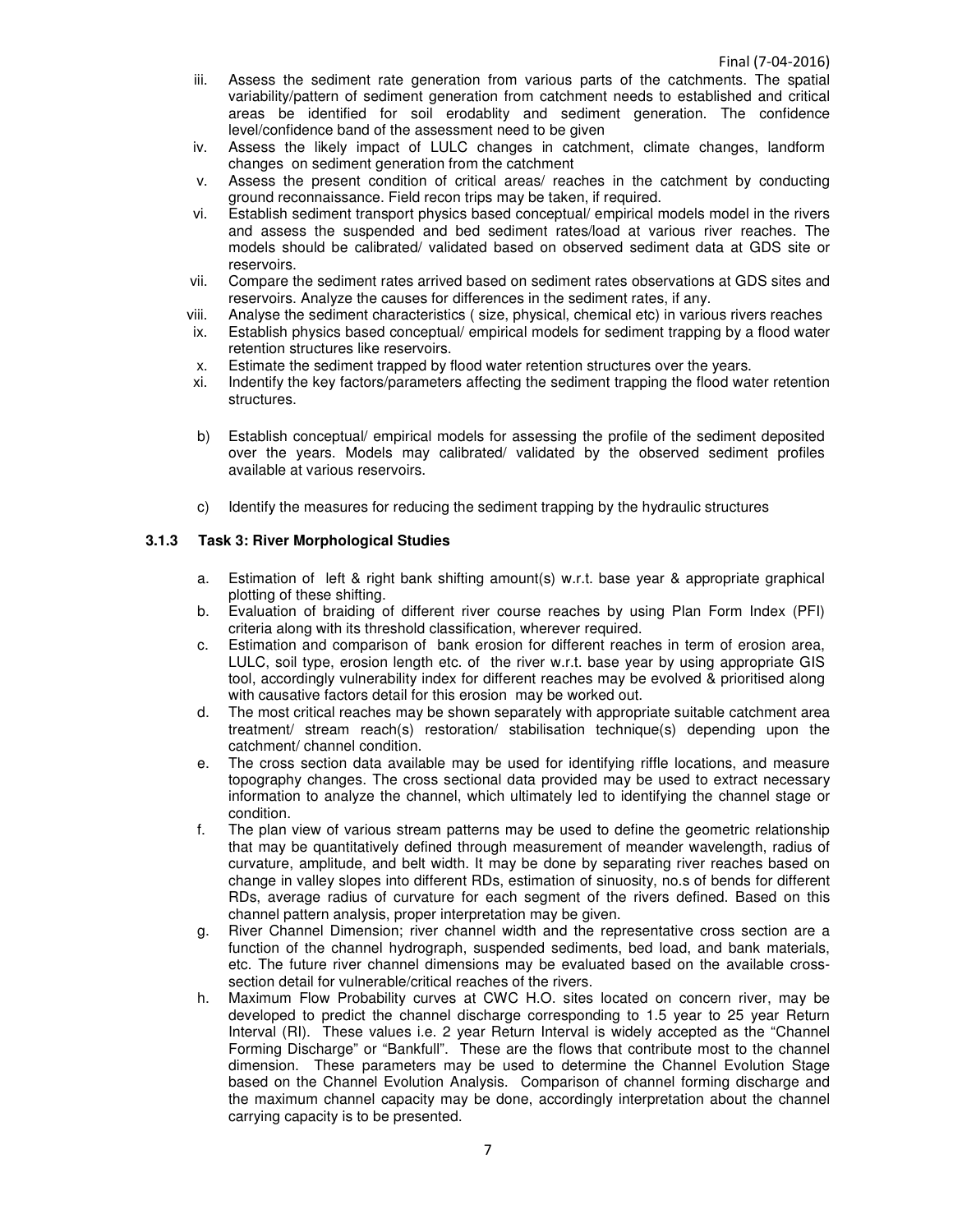- i. Channel profile is commonly referred to channel slope or gradient. The channel profile may be developed for river reach under consideration. The proper interpretation w.r.t. bed formations, aggradation, degradation etc. may be made part of the study.
- j. Impaired stream analysis; as part of the scope of work, part of impaired streams to be identified along with the causes and sources by the consultant. Based on the causes of stream impairment, stream restoration mechanism/methods to be recommended. While stream restoration and bank stabilization techniques do improve water quality, land use practices may also be discussed, which is typically the main culprit of chemical pollution.
- k. Analysis of shifting of left and right banks of the rivers at about 50 kilometer interval as well as covering critical reaches of the river irrespective of river RDs interval.

#### **3.1.4 Task 4: Development of Integrated Modeling Tools**

- i. Develop Integrated Modeling Tools for sediment and morphological studies with Graphical User Interface (GUI) for dissemination of Model output in form of dash board
- ii. Development of Dashboard for query based generation of various scenarios.
- iii. Apart from website, the input data used and outputs generated should also be made available in the form of web service / web query; enabling stakeholders to develop own mobile apps regarding flood forecast.

#### **3.1.5 Task 5: Capacity Building and Training**

A key objective of this consultancy is to ensure that the experience gained through this consultancy can be used to develop the capacity of central & state engineers to further extend the work to all major river basins of India. This will require substantive training from the Consultants.

The capacity building will be achieved through various modes including formal, on the job and elearning. The e-learning will be designed to approach all the interested stakeholders including state departments and will be possible opened to the public.

This will require substantive training from the Consultants. This may include:

#### **Formal Training**

i. Conduct Training program after each milestone as detailed below:

| Training<br>Programme | Area of Training                                                             | Duration             |
|-----------------------|------------------------------------------------------------------------------|----------------------|
| T1                    | Data processing and compilation and GIS<br>processing (on completing task 1) | l One week           |
| T <sub>2</sub>        | Sedimentation modelling (on completing task   One week<br>2)                 |                      |
| T <sub>3</sub>        | Morphological studies and Modelling<br>completing Task 2)                    | (on   One week       |
| T <sub>4</sub>        | Sedimentation modelling (on submission of One week<br>Final report)          |                      |
| T <sub>5</sub>        | Morphological studies and Modelling<br>submission of Final Report)           | (on $\vert$ One week |
| T <sub>6</sub>        | Sedimentation & Morphological Modelling                                      | One week             |

- ii. Conduct workshops on current technologies and future developments and operational management of full system.
- iii. Training of Trainer (TOT) shall be organized on modeling software, model development, data processing, Sedimentation modelling, Morphological studies and GIS processing. A minimum of 15 officials shall be trained during the development of model.
- iv. Four workshops of 2-3 day durations may also be conducted for officials from Central/ State Govt. officials on complete system including modeling and dissemination
- v. Develop E-learning module for end to end flood forecasting system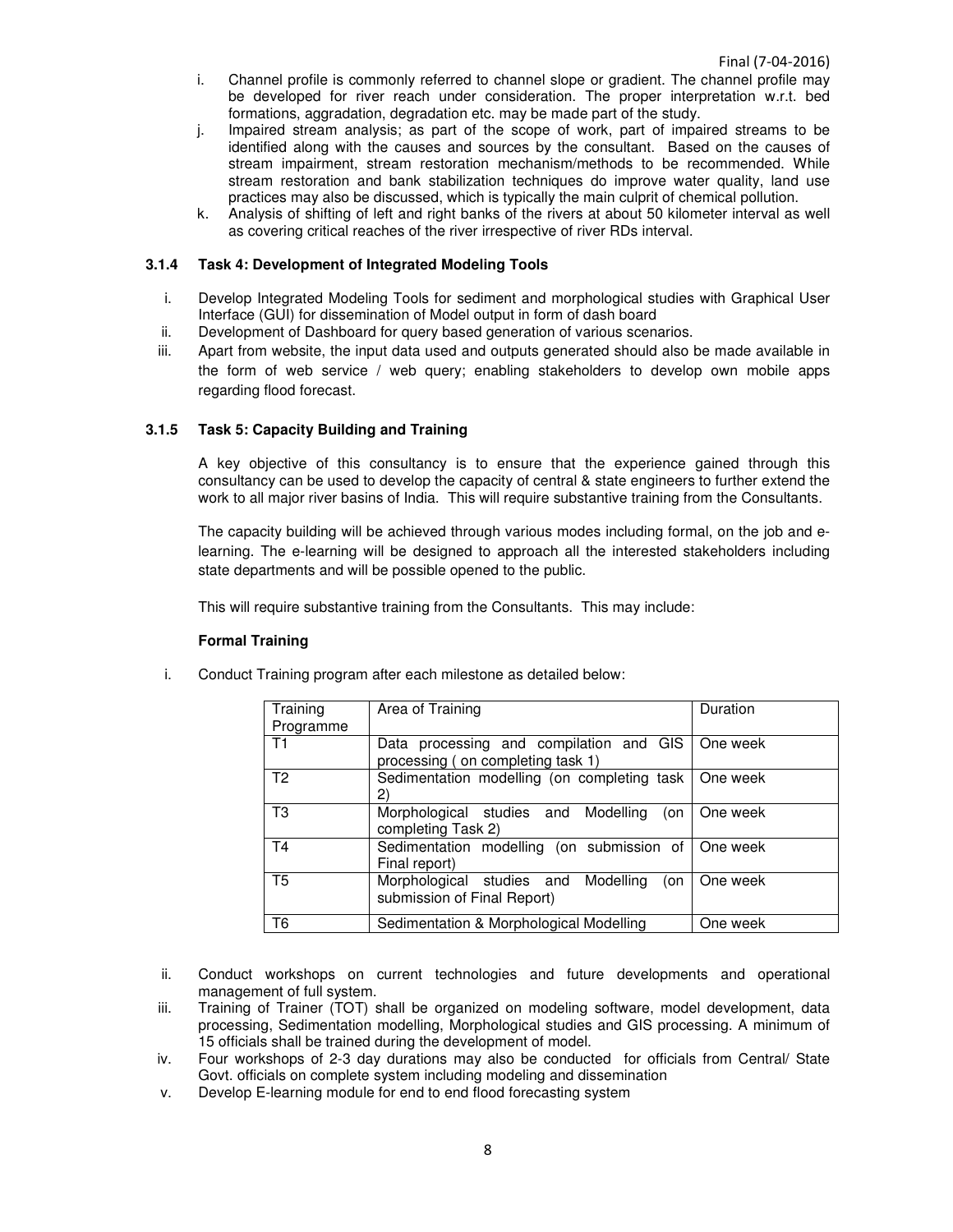#### **Informal Training**

Provide on the job training, where client may appoint officers from CWC / States to work with consultant during development phase of models / interfaces for better transfer of technology.

#### **3.2 Key Deliverables and Reporting**

The consultant shall also provide following deliverables for this work:

- **Inception report:** consultant shall provide an "inception report" clearly indicating how consultant plans to achieve the assigned objectives of this consultancy. The inception report shall include detailed work plan along with time schedule, selection of database, and finalization of models, data requirement, review of available data and data gaps, if any. The inception report shall indicate the time schedule represented by weekly Gantt chart showing major milestones, task deliverables, completion dates and any interdependencies. 20 copies of the report may be submitted.
- **Monthly progress report**: Consultant shall provide monthly progress report of the work carried out by them in the month positively by 5th of the next month clearly indicating achievements, works proposed to be taken up, and bottlenecks in carrying out the work.
- **Data Compilation Report**: Consultant shall consolidate all data used in development of the mathematical model in accordance with the data formats as decided in consultation with Engineer-in-Charge and shall deliver a consolidated report of the same free of errors in both content and format. The consultant shall deliver all data and data products, metadata records with detail datum, re-projections, re-sampling algorithms, processing steps, field records, and any other pertinent information etc. The consultant is also required to submit the shape-files, raster files, features, layers and all other files related to the geo-databases as needed in soft format. The data shall be compiled in proper RDBMS.
- **Draft Final Reports**: The draft final reports ( 15 copies each) shall be submitted by the consultant on completion of the study:
	- (i) Draft Final report of Sedimentation modeling and study for each basin
	- (ii) Draft Final report of Morphological study of each river basin

The draft final reports shall cover complete details such as data analysis, modeling, analysis, outcome and results, recommendations, software user manual etc.

Final report, User manual and prepare peer-reviewed papers for a joint publication. Consultant shall submit the final report to the client in hard (30 copies) and soft copy.

The final report shall include User Manual which shall act as a technical operational and training/ workbook material for use of the developed models. The User manual shall also include the description of model design, parameters involved, operation of the model, use of the results along with the troubleshooting tips.

Consultant will prepare a paper based on results of the modeling in consultation with CWC for joint publication in a national/ international journal.

#### **3.3 The key tasks in Phase-II**

#### **3.3.1. Maintenance and updation of the models during warranty period of 1 year:**

- Maintenance of the model including attending any bugs found in the model
- Maintenance of the auxiliary systems for coupling sedimentation, HO and Met data with the model and data dissemination portal.
- Review of model and updating/ fine tuning of parameters based on the model performance and improving model results.
- Conducting workshops/ conferences addressing the changes made during updation/ fine tuning of the models & resultant changes in the outcomes.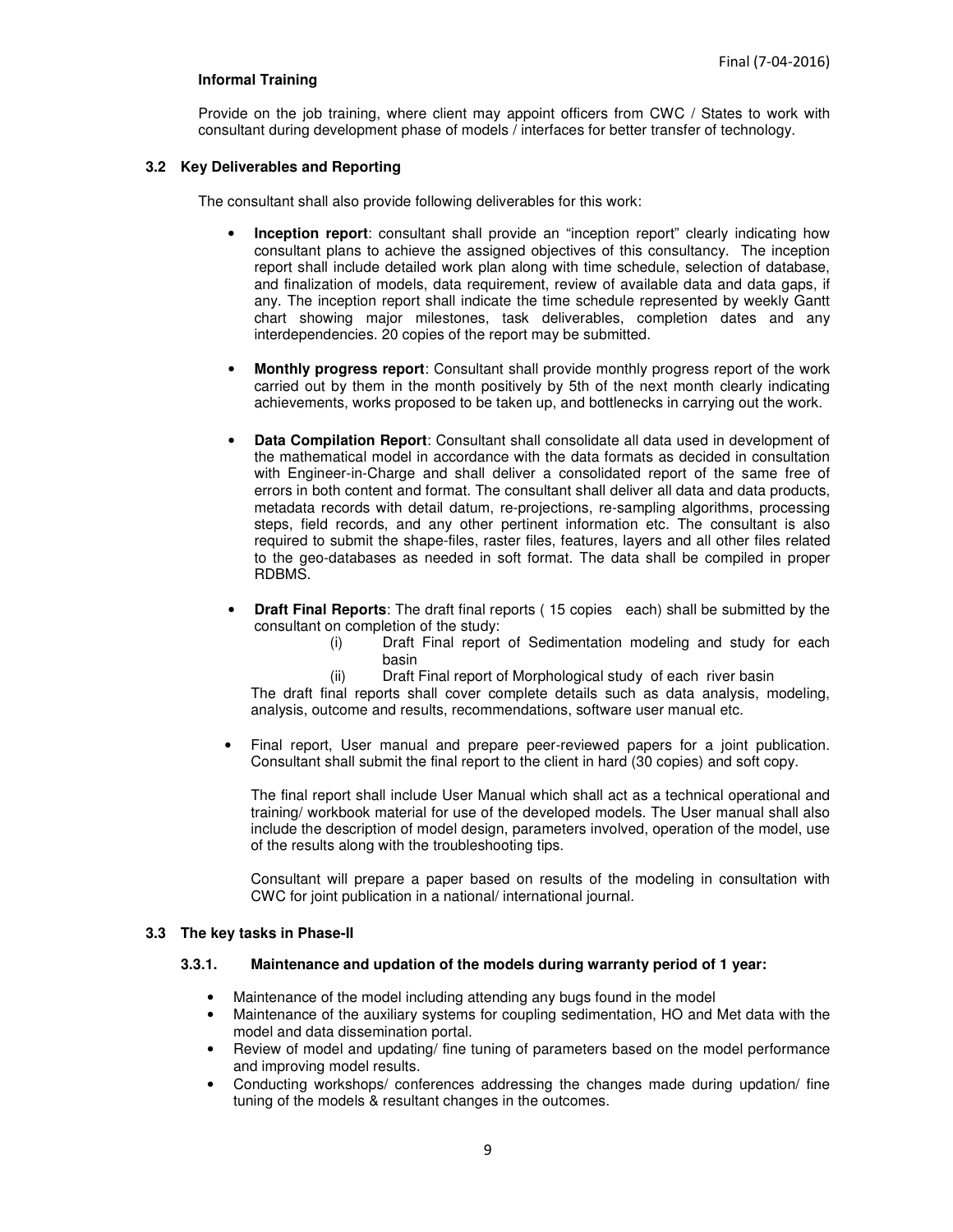# **3.3.2 Key Deliverables**

- **Monthly progress report**: Consultant shall provide monthly progress report of the work carried out by them in the month positively by 5th of the next month clearly indicating achievements, works proposed to be taken up, and bottlenecks in carrying out the work.
- **Updation/ Modification report**: Consultant shall provide a consolidated report indicating the changes made in the model during fine-tuning of the model and the changes observed in the results due to the modifications.

#### **4 Schedule for completion of tasks:**

Total schedule time for completion of the work of sediment modeling, establishing sedimentation rate and river morphological studies for the above mentioned packages shall 36 months. Studies & hence preparation of comprehensive report of all the basins within the package may be taken up simultaneously. The time schedule for the proposed work and deliverables are given below:

| Deliverables                                                                                     | Description                                                                                                                                                                                                                                                                                                                                                                                                                                                             | Timing                          |  |
|--------------------------------------------------------------------------------------------------|-------------------------------------------------------------------------------------------------------------------------------------------------------------------------------------------------------------------------------------------------------------------------------------------------------------------------------------------------------------------------------------------------------------------------------------------------------------------------|---------------------------------|--|
| 1. Inception Report                                                                              | Review of data availability and data quality,<br>of<br>International<br>Review<br>experience,<br>Identification of possible models suitable to<br>each river basin, Conceptual design of flood<br>Monitoring system, Methodology for the<br>development of model, Identification of data<br>inputs for the model, Outputs expected,<br>calibration<br>Methodology<br>for<br>the<br>and<br>validation of model, and fortnightly schedule<br>of implementation work plan. | $T + 4$ months                  |  |
| 2. Data collection,<br>processing and<br>compilation<br>Report                                   | Collection, Validation & Compilation of the<br>(hydro-meteorological,<br>Required<br>data<br>topographical, GIS layers including DEM and<br>other data required for modeling)-parallel<br>activity along with inception report.                                                                                                                                                                                                                                         | $T + 6$ month                   |  |
| 3. Draft<br>Final<br>report<br>οf<br>Sedimentation<br>modeling<br>and<br>study for each<br>basin | The draft final reports shall cover complete<br>details such as data analysis, modeling,<br>analysis,<br>outcome<br>results,<br>and<br>recommendations, software user manual etc.                                                                                                                                                                                                                                                                                       | $T+12$ months                   |  |
| 4. Draft<br>Final<br>report<br>οf<br>Morphological<br>study<br>of each<br>river basin            | The draft final reports shall cover complete<br>details such as data analysis, modeling,<br>analysis,<br>outcome<br>and<br>results.<br>recommendations, software user manual etc.                                                                                                                                                                                                                                                                                       | $T + 18$ months                 |  |
| 5. Final Report                                                                                  | Covering all Task described in the ToR and<br>addressing all the observations of the client<br>on draft final reports including user manual                                                                                                                                                                                                                                                                                                                             | $\overline{T + 22}$ month       |  |
| 6. Capacity<br>building and<br>Training                                                          |                                                                                                                                                                                                                                                                                                                                                                                                                                                                         | $T+4-24$ month                  |  |
| 7. Updation/<br>Modification<br>report                                                           | consolidated<br>report<br>covering<br>the<br>A<br>improvements/fine-tuning<br>in the model<br>during warranty period and the changes<br>observed in<br>the<br>results<br>due<br>to<br>the<br>modifications made.                                                                                                                                                                                                                                                        | Completion date $+12$<br>months |  |
| * T is the time in month from signing if the contract                                            |                                                                                                                                                                                                                                                                                                                                                                                                                                                                         |                                 |  |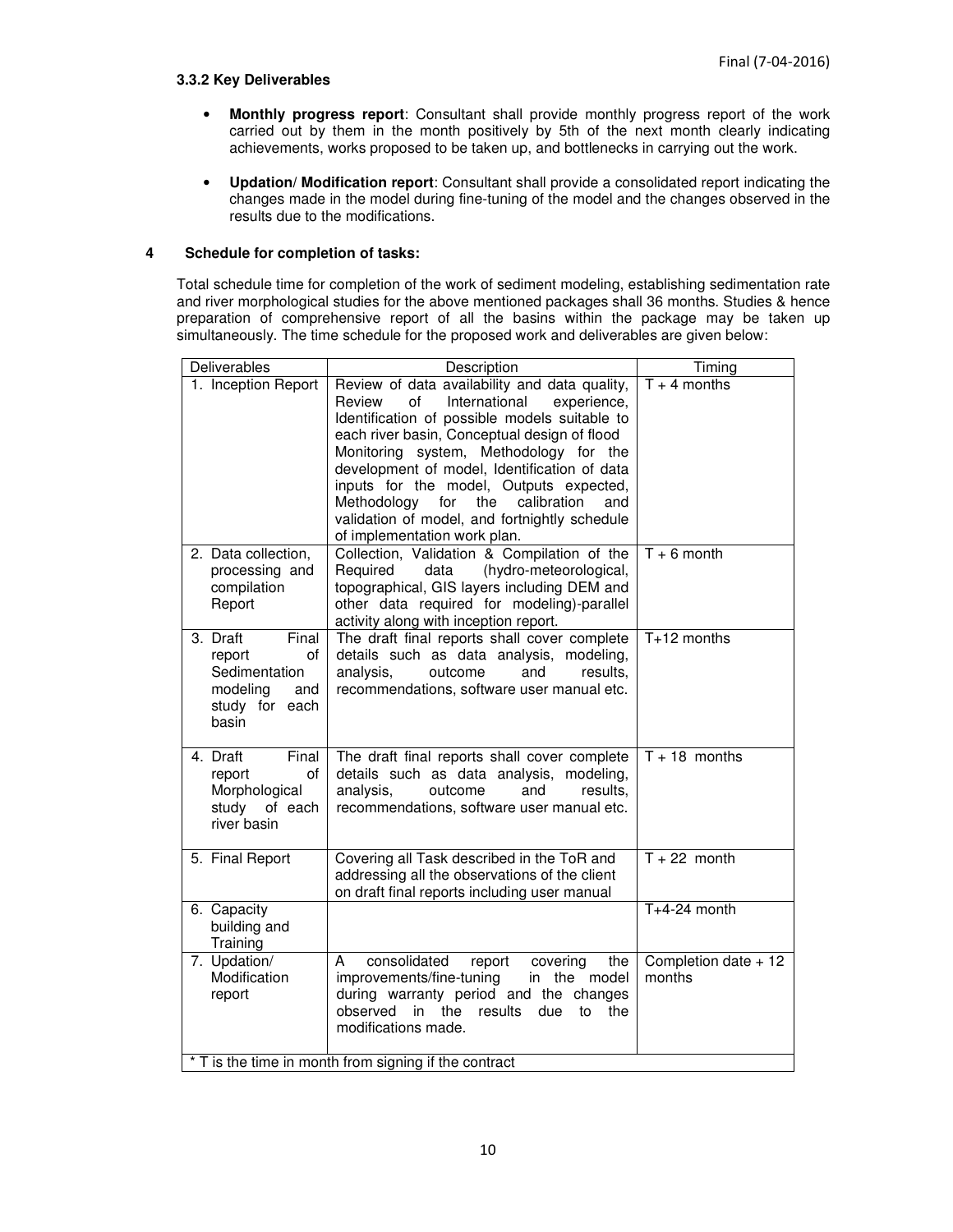## **5 Data Services & Facilities to be Provided by the client:**

The following amenities will be provided by the Client:

• Consultant has to collect available historic and current data on hydrometeorology, hydrology, hydraulics bathometry and sedimentation; available thematic data; rainfall and sedimentation as per prevailing policy/guidelines. The data collection shall be facilitated by the client. In case, data is required to be purchased, the same shall be purchased by consultant after approval from client and thereafter the actual cost of data shall be reimbursed to the consultant.

#### **6 Handling Restricted Data**

The Consultants shall not, either during the term or even after the expiration of this contract, disclose any proprietary or confidential information related to the Project, the services, this contact, or the Client's business or operations without the prior written consent of the Client.

#### **7 Technical Advisory & Review Committee:**

A Technical Advisory & Review Committee (TARC) may be formed comprising of officers from CWC and other prominent organizations to guide and review the works/reports.

#### **8 Desirable Experience of Consulting Firm and their key team Members**

The lead organization for the project shall meet the following criteria

- Minimum ten years of experience in providing international consultancy services in the water sector, with particular emphasis and a track record of successfully delivering major analytical projects that directly interface with water resources policy or management.
- Demonstrated experience in Extended Hydrological/ sedimentation modeling at basin/ watershed scale,
- Track record of managing major multi-organizations technical partnerships on complex water problems including in the last five years.
- Experienced in technical assignments in developing countries; preferably India.
- Ability to quickly deploy a team (professionals with relevant experience and qualifications) either from the lead organization or through sub-contracting arrangements.

#### **Consultant Team ( For Each package)**

| Discipline of the<br><b>Consultant</b> | <b>Qualifications and Experience</b>                                                                                                                                                                                                                                                                                                             | <b>Suggested Man-</b><br><b>Months</b> |
|----------------------------------------|--------------------------------------------------------------------------------------------------------------------------------------------------------------------------------------------------------------------------------------------------------------------------------------------------------------------------------------------------|----------------------------------------|
| Team Leader                            | 1. Doctorate/master in Hydrology, Hydraulic and / or<br>Water Resources engineering.<br>2. At least 15 years working experience in water<br>resources.<br>3. Preferably having sound knowledge of hydrological,<br>hydrodynamic & Sediment modeling tools used in<br>Sedimentation & Morphological studies.                                      | 12 month                               |
| Deputy Team Leader                     | Master degree in Hydrology, Hydraulic and / or<br>1.<br>Water Resources engineering.<br>2. At least 10 years working experience in water<br>resources/ hydrological and hydrodynamic<br>modeling.<br>3. Preferably having knowledge of hydrological,<br>hydrodynamic & Sediment modeling tools used in<br>Sedimentation & Morphological studies. | 12 month                               |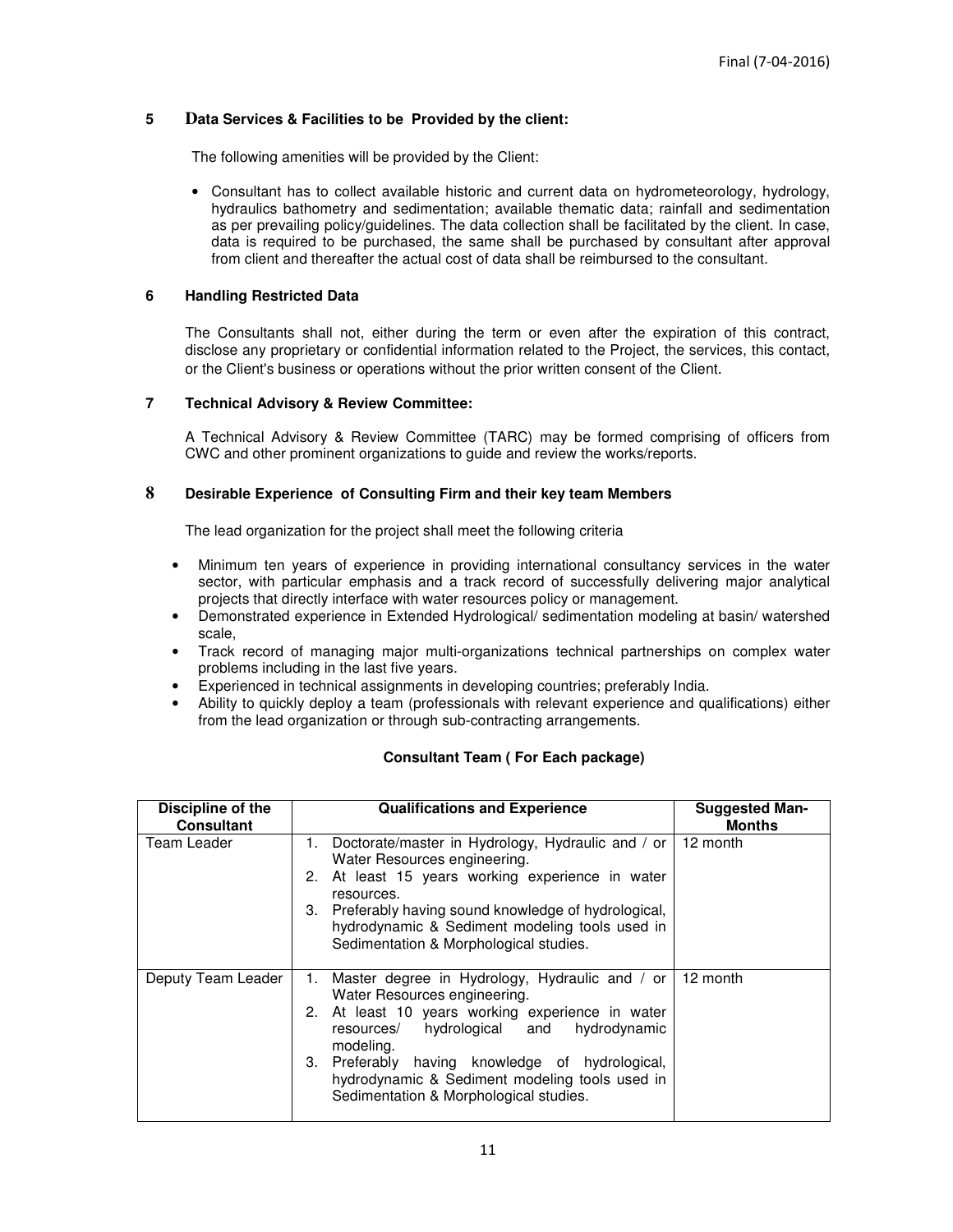|                              |                                                                                                                                                    | Final (7-04-2016)                    |
|------------------------------|----------------------------------------------------------------------------------------------------------------------------------------------------|--------------------------------------|
| Modeler                      | Degree in Hydrology, Hydraulic and / or Water<br>1.<br>Resources engineering.                                                                      | 1 modeler for 36<br>month (24 during |
|                              | 2. At least 10 years working experience in sediment<br>transport/ sedimentation/ Hydrological modeling                                             | Development & 12<br>during Warranty  |
|                              | with efficient working knowledge of GIS.<br>3. Extensive<br>knowledge<br>hydrological<br>of<br>and                                                 | period)                              |
|                              | hydrodynamic<br>modeling<br>tools<br>used<br>in.                                                                                                   |                                      |
|                              | sedimentation analysis; should have a very good<br>experience with sedimentation and morphological<br>modeling.                                    |                                      |
|                              | 4. Proven experience in setting up models for                                                                                                      |                                      |
|                              | sedimentation in large river basin.<br>5. Experience in the study of morphological conditions                                                      |                                      |
|                              | of rivers, Engineering/ non-engineering Catchment<br>Area Treatment Methods.                                                                       |                                      |
| Hydrologist                  | Degree in Hydrology, Hydraulic and / or Water<br>1.<br>Resources engineering.                                                                      | 1 Hydrologist for 12<br>month during |
|                              | 2. At least 10 years working experience in sediment<br>transport/ sedimentation/ Hydrological modeling<br>with efficient working knowledge of GIS. | development.                         |
|                              | Extensive<br>3.<br>knowledge<br>of<br>hydrological<br>and<br>hydrodynamic<br>tools<br>modeling<br>used<br>in.                                      |                                      |
|                              | sedimentation analysis; should have a very good<br>experience with sedimentation and morphological<br>modeling.                                    |                                      |
|                              | 4. Desirable: experience in application Software<br>Development / design in Water resources sector;                                                |                                      |
|                              | experience in setting up models for sedimentation<br>in large river basin; experience in the study of                                              |                                      |
|                              | morphological conditions of rivers, Engineering/<br>Catchment<br>non-engineering<br>Area<br>Treatment<br>Methods.                                  |                                      |
| GIS/ RS specialist           | M.Sc. Geography/ Geo Science with specialization<br>1.<br>in GIS/RS.                                                                               | 1 for 12 month                       |
|                              | 5 year experience in RS/ GIS applications for river<br>2.                                                                                          |                                      |
|                              | mapping, preparation and integration of GIS<br>datasets, experience in integrating global satellite                                                |                                      |
|                              | derived data; experience in hydrologic application,                                                                                                |                                      |
|                              | 3D analysis and customization and experience in<br>morphological mapping for GIS/RS specialist.                                                    |                                      |
| Database specialist          | 1. Graduate in Engineering in Computer Science/IT<br>Database                                                                                      | 1 for 6 month                        |
|                              | 2. 2 year experience in data base applications for<br>Database specialist;                                                                         |                                      |
| <b>Technical Support</b>     | Engineers/ Database operators/ other                                                                                                               | 2 for 24 months                      |
| Staff<br>Other Support Staff | Matriculate and above                                                                                                                              | for<br>the<br>whole<br>$\mathbf{1}$  |
|                              |                                                                                                                                                    | period                               |

#### **9 Administration**

For the purposes of this assignment, the Consultant will report to Hydrology(S) Directorate and River Data Directorate of CWC. The Consultant will work closely with the CWC offices as a Client throughout this assignment – especially to discuss interim results and on methodology.